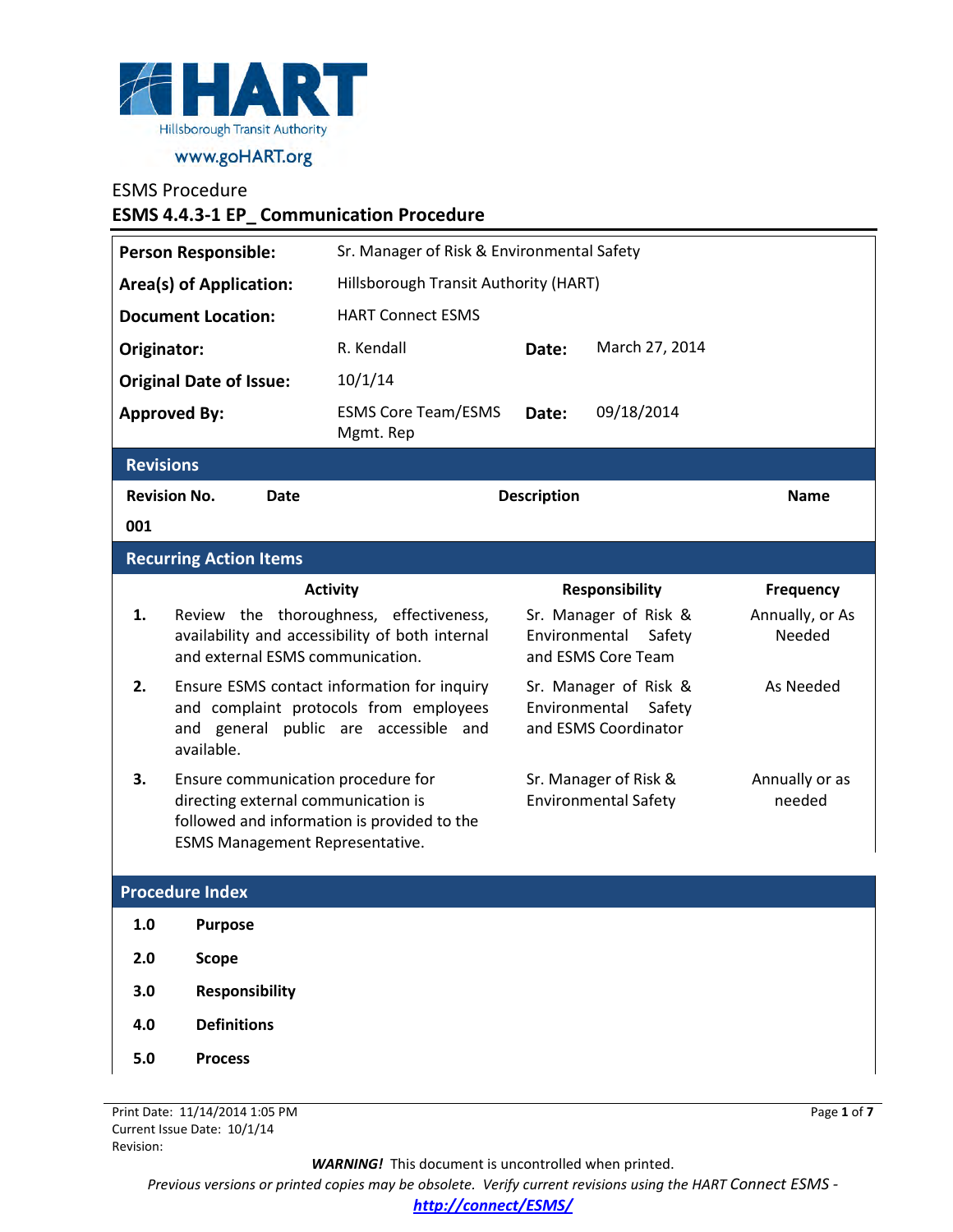

## ESMS Procedure

### **ESMS 4.4.3-1 EP\_ Communication Procedure**

**6.0 References / Related Documents**

*WARNING!*This document is uncontrolled when printed. *Previous versions or printed copies may be obsolete. Verify current revisions using the HART Connect ESMS [http://connect/ESMS/](http://connect/ESMS/default.aspx)*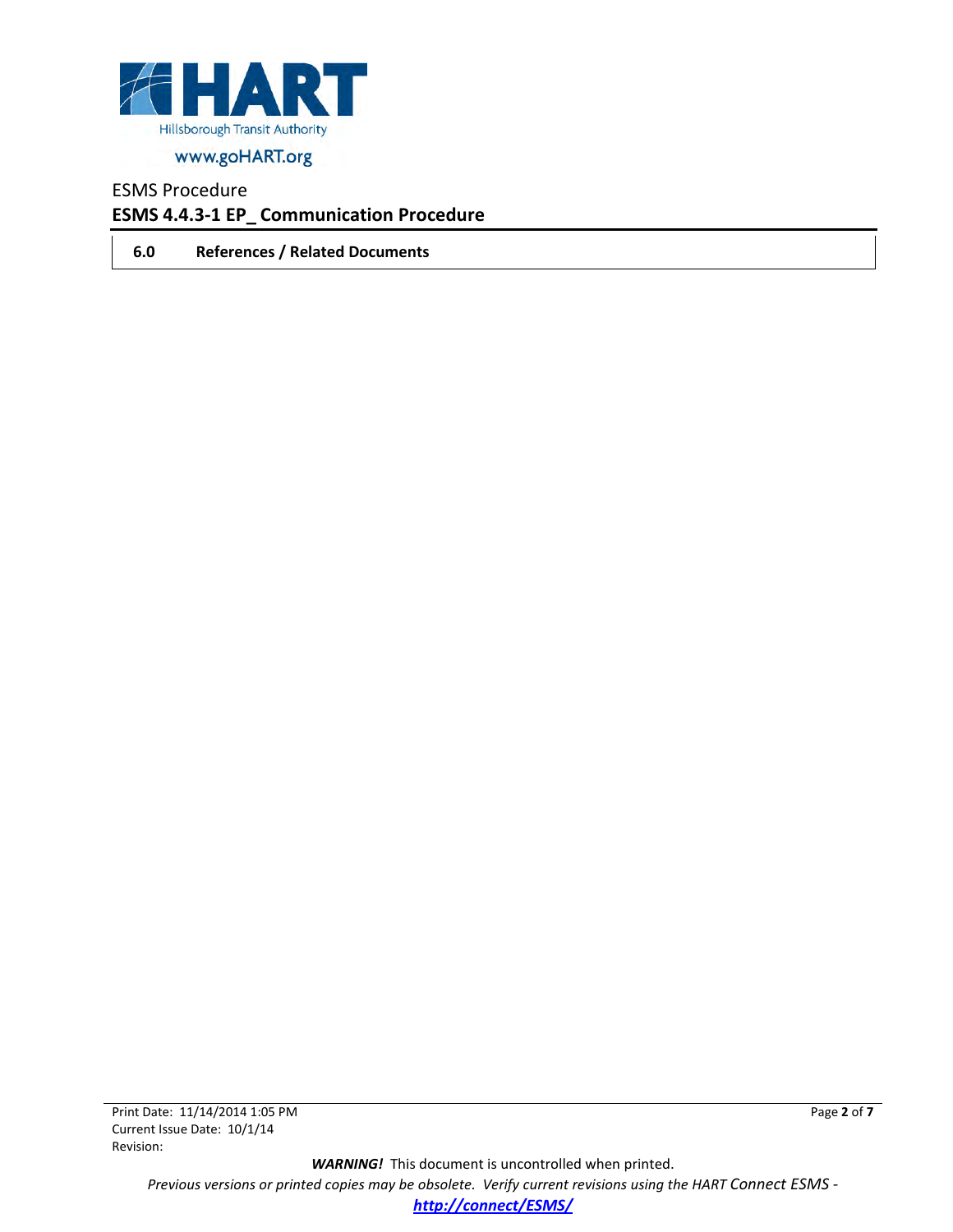

ESMS Procedure

 $\overline{\phantom{a}}$ 

## **ESMS 4.4.3-1 EP\_ Communication Procedure**

| 1.0 Purpose                                  |                                                                                                                                                                                                                                                                                    |  |  |  |
|----------------------------------------------|------------------------------------------------------------------------------------------------------------------------------------------------------------------------------------------------------------------------------------------------------------------------------------|--|--|--|
| 1.1                                          | The purpose of this procedure is to establish <i>internal</i> and <i>external</i> communication<br>practices related to environmental issues for the Hillsborough Transit Authority.                                                                                               |  |  |  |
| 2.0 Scope                                    |                                                                                                                                                                                                                                                                                    |  |  |  |
| 2.1                                          | This procedure is responsive to element 4.4.3 Communication, of the ISO 14001:2004<br>Standard, and covers operations of the Hillsborough Transit Authority;                                                                                                                       |  |  |  |
| 2.2                                          | This procedure has been written to facilitate two-way communication between the ESMS<br>Core Team, all external key stakeholders, and HART employees. As well as to establish and<br>maintain communication channels between the various management levels and<br>departments; and |  |  |  |
| 2.3                                          | This procedure will document the decision whether to communicate externally about the<br>significant environmental aspects for the Hillsborough Transit Authority and establish a<br>method for this external communication.                                                       |  |  |  |
| 3.0 Responsibility                           |                                                                                                                                                                                                                                                                                    |  |  |  |
| 3.1                                          | Sr. Manager of Risk & Environmental Safety is responsible for:                                                                                                                                                                                                                     |  |  |  |
|                                              | Notifying public authorities regarding compliance issues, emergency planning,<br>3.1.1<br>compliance violations and emergencies. He/she will contact the Public Information<br>Officer on public emergencies, if required;                                                         |  |  |  |
|                                              | 3.1.2<br>Maintaining external communication and internal communication folders within<br>HART Connect ESMS. (In conjunction with the ESMS Coordinator);                                                                                                                            |  |  |  |
|                                              | Documenting and maintaining ESMS 4.4.3-5 (F)_Environmental Communication<br>3.1.3<br>Occurrence Forms from interested parties. (In conjunction with the ESMS<br>Coordinator);                                                                                                      |  |  |  |
|                                              | Overseeing the notification of regulatory agencies regarding emergencies,<br>3.1.4<br>emergency planning, compliance issues and compliance violations; and                                                                                                                         |  |  |  |
|                                              | Overseeing the environmental comments, inquiries and complaints communicated<br>3.1.5<br>by Customer Service and other external interested parties.                                                                                                                                |  |  |  |
| 3.2                                          | <b>ESMS Management Representative</b> is responsible for:                                                                                                                                                                                                                          |  |  |  |
|                                              | 3.2.1 Ensuring future methods for communicating and promoting the ESMS for<br>Hillsborough Transit Authority will be considered and recommended to Executive<br>Management by the ESMS Management Representative.                                                                  |  |  |  |
| 3.3                                          | <b>ESMS Core Team</b> is responsible for:                                                                                                                                                                                                                                          |  |  |  |
|                                              | Overseeing the development of all ESMS channels of communication, both<br>3.3.1<br>internally and externally. This includes employee updates via methods such as                                                                                                                   |  |  |  |
| rint Date: 11/14/2014 1:05 PM<br>Page 3 of 7 |                                                                                                                                                                                                                                                                                    |  |  |  |

*WARNING!*This document is uncontrolled when printed.

*Previous versions or printed copies may be obsolete. Verify current revisions using the HART Connect ESMS -*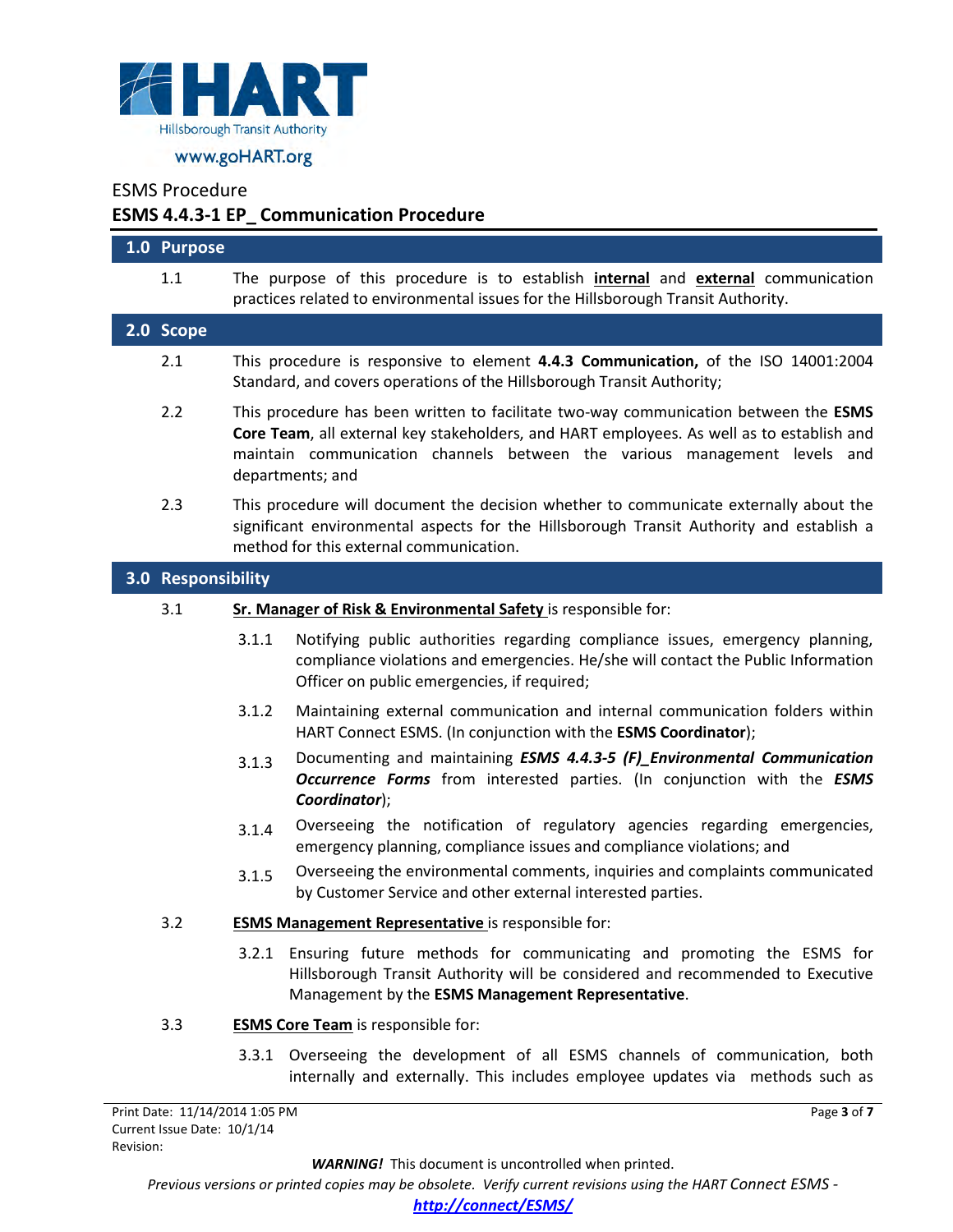

#### ESMS Procedure

### **ESMS 4.4.3-1 EP\_ Communication Procedure**

memos, hand-outs, employee newsletters, posters, wallet cards, web site postings, meetings and training, as well as submitting articles and other material for the HART newsletter and HART website; and

- 3.3.2 Representing the interests of their respective departments' personnel as well as disseminating pertinent information to the departments.
- 3.4 **ESMS Coordinator** is responsible for:
	- 3.4.1 Maintaining external communication and internal communication folders within HART Connect ESMS. (In conjunction with the **Sr. Manager of Risk & Environmental Safety**);
	- 3.4.2 Documenting and maintaining *ESMS 4.4.3-5 (F)\_ Environmental Communication Occurrence forms* from interested parties. (In conjunction with **Sr. Manager of Risk & Environmental Safety**); and
	- 3.4.3 Coordinating the implementation and maintenance of all ESMS channels of communication, both internally and externally. For example, keeping the ESMS bulletin board and Internet/Intranet pages up to date and submitting articles for the monthly employee newsletter.
- 3.5 This procedure applies to those working for or on behalf of Hillsborough Transit Authority, on-site vendors, contractors and interested parties. This procedure considers internal and external communication pertinent to environmental management to include permanent and temporary employees of the Hillsborough Transit Authority, and its respective vendors and contractors.

#### **4.0 Definitions**

4.1 Refer to *ESMS 4.4.4-2 EP\_ESMS Related Definitions Procedure*.

#### **5.0 Process**

#### 5.1 **Internal Communication**

- 5.1.1 Suggestions, recommendations, issues, concerns, ideas or activities associated with environmental issues raised by the employees will be directed to **the Sr. Manager of Risk & Safety** and **ESMS Coordinator** by the following:
	- i) Supervisor
	- ii) ESMS Core Team Member
	- iii) Executive Leadership Team
	- iv) Periodic supervisor communications meetings
- 5.1.2 Any changes or additions to the Environmental Policy, ESMS procedures and to the list of significant aspects that will affect the daily activities of employees will be immediately communicated to the affected supervisors by the ESMS Core Team

Page **4** of **7**

Print Date: 11/14/2014 1:05 PM Current Issue Date: 10/1/14 Revision:

*WARNING!*This document is uncontrolled when printed.

*Previous versions or printed copies may be obsolete. Verify current revisions using the HART Connect ESMS -* 

*[http://connect/ESMS/](http://connect/ESMS/default.aspx)*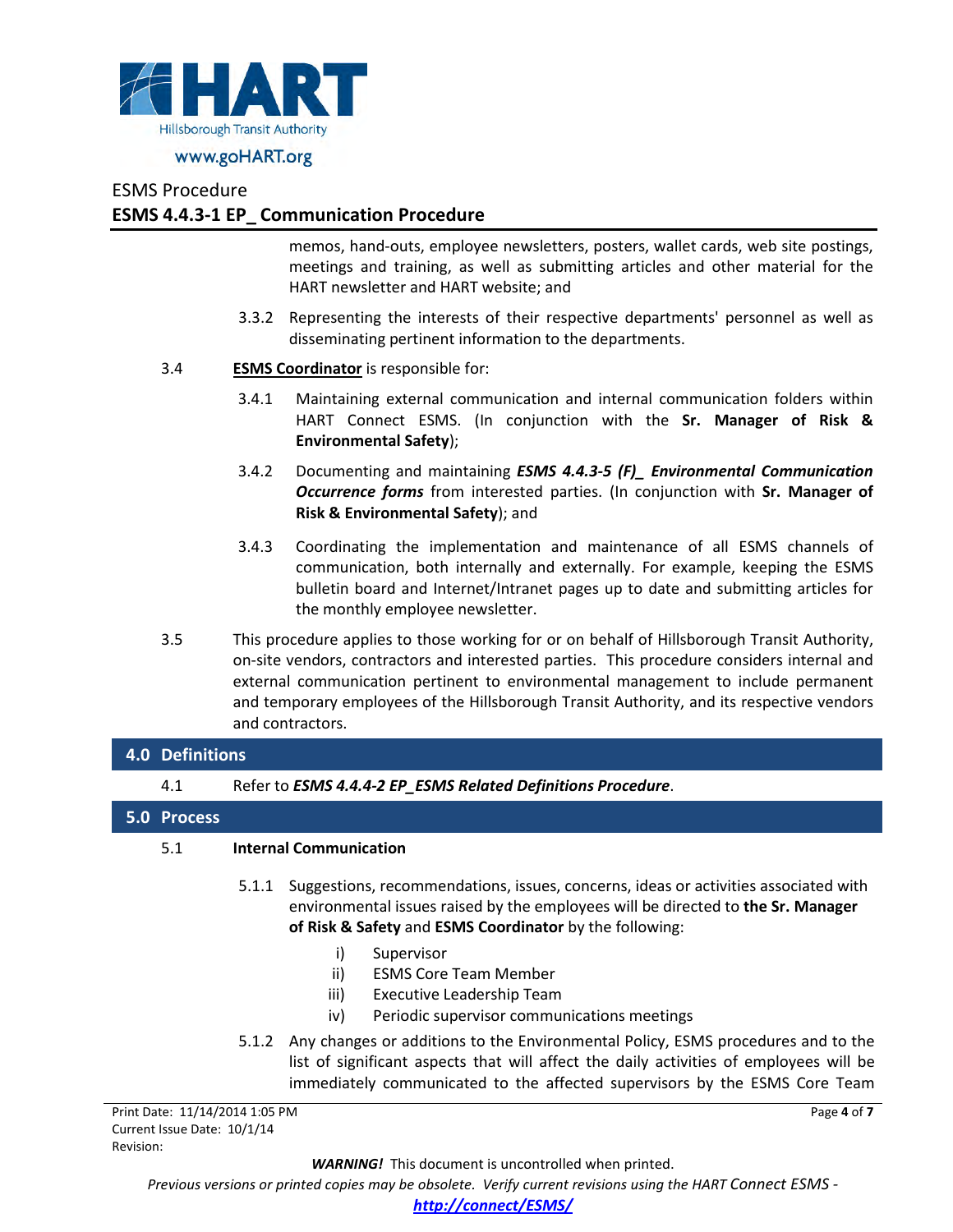

## ESMS Procedure **ESMS 4.4.3-1 EP\_ Communication Procedure**

Representative through the e-mail system and/or through meetings. Supervisors will then communicate the changes to their employees through training sessions, as necessary.

5.1.3 Whenever possible, the **ESMS Core Team** will use existing media to communicate internally with employees. The HART Connect ESMS, Internet/Intranet, employee newsletter and bulletin-boards will be used as media to communicate and post general information about the environment and the ESMS, including but not limited to environmental awareness postings, eco-friendly tips, the Environmental Policy, self-guided information seminars and awards.

#### 5.2 **External Communication**

5.2.1 Environmental inquires and complaints communicated by interested parties should be forwarded to the **ESMS Coordinator** by Customer Service Representatives.

Customer Service Representatives will document the non-routine inquires or complaints using the *ESMS 4.4.3-5\_ (F) Environmental Communication Occurrence* form which is located electronically in the Customer Service Database. The inquiry and or complaint will be forwarded to the **ESMS Coordinator** who will review on a case-by-case basis. In the event the **ESMS Coordinator** is unavailable, the **Sr. Manager of Risk & Environmental Safety** will address the environmental inquires and complaints. The *ESMS 4.4.3-5\_ (F) Environmental Communication Occurrence* form and related documentation (attachments) will be electronically maintained by the **ESMS Coordinator** and*/or* **Sr. Manager of Risk & Environmental Safety** in the ESMS/V-drive. The information on the form includes:

- i) Date and time of communication
- ii) Inquiry or complaint
- iii) Name, Address and Phone Number, Internal or External Party
- iv) Nature of Inquiry
- v) Occurrence received by (internal personnel)
- vi) Response
- vii) Response Date
- viii) Respondent (internal personnel)
- 5.2.2 The **ESMS Management Representative** will be made immediately aware of external comments or complaints that require his/her attention;
- 5.2.3 The Chief Executive Officer will be made immediately aware of external comments, inquiries or complaints that require his/her attention;
- 5.2.4 The Public Information Officer is responsible for directing public inquiries, on Environmental Policy, to the HART website.
- 5.3 The significant aspects will not be communicated on the HART website or to the public,

*WARNING!*This document is uncontrolled when printed.

Page **5** of **7**

*Previous versions or printed copies may be obsolete. Verify current revisions using the HART Connect ESMS -*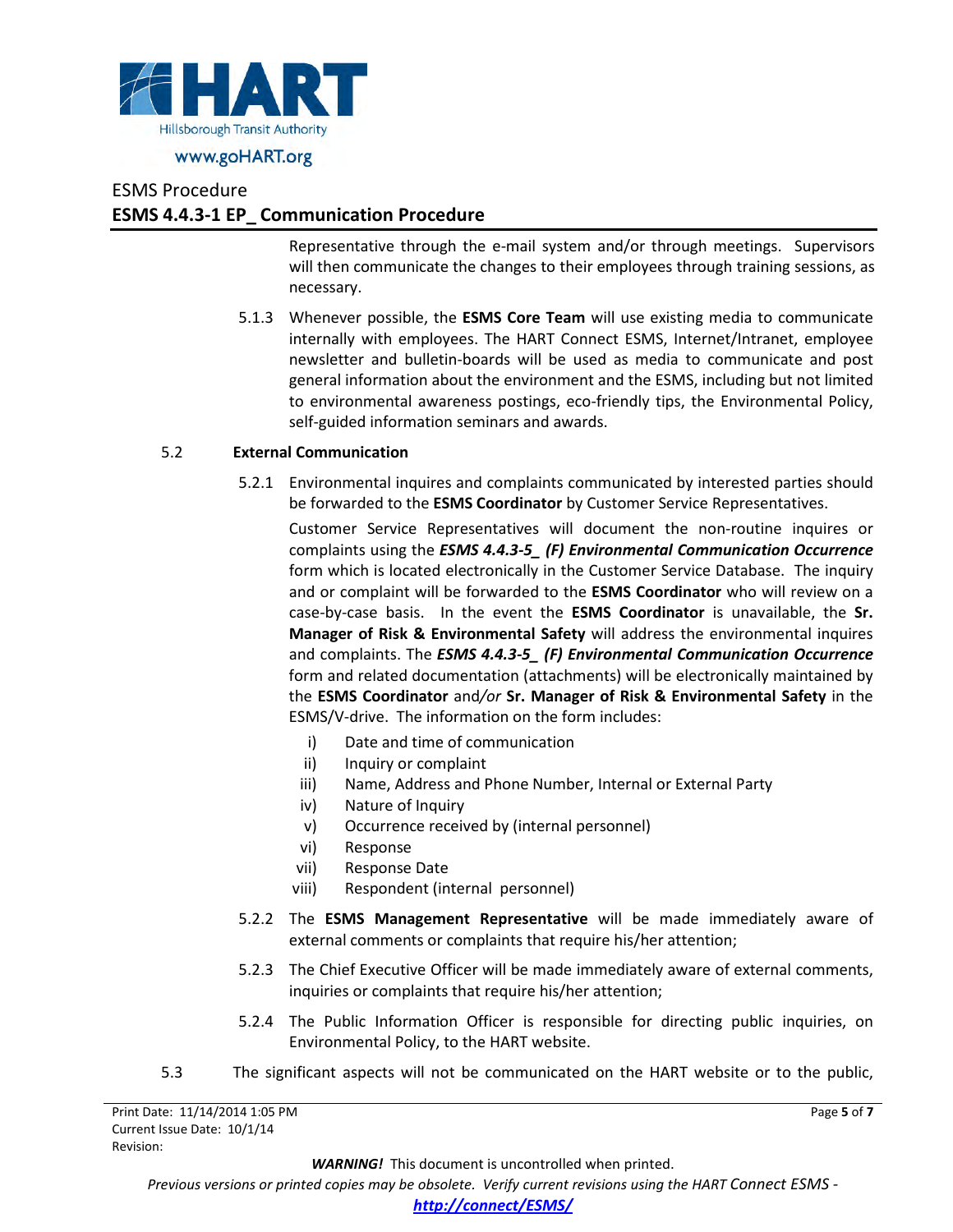

#### ESMS Procedure

#### **ESMS 4.4.3-1 EP\_ Communication Procedure**

unless specifically requested:

- 5.3.1 Request of significant aspects will be communicated by the **ESMS Coordinator**, with approval of the **ESMS Management Representative**.
- 5.4 HARTs Objectives, Targets and Programs will be communicated on the HARTs Connect ESMS.
- 5.5 Future methods for communicating and promoting the ESMS for Hillsborough Transit Authority will be considered and recommended to Executive Management by the **ESMS Management Representative**.
	- 5.5.1 Proactive methods will increase the effectiveness of external communication and the ESMS methods of communication may include: informal discussions; public outreach education, media release outlining specific ESMS programs, latest information about ESMS, HART ESMS achievements, submitting content for outside publications, organization open house days, publishing reports on performance, public notices, Monthly Community with HART newsletter, Next Stop with HART Stories; HART blog, HART The Inside Lane Annual Publication, organization email blasts, periodic social media posts; telephone hotlines, website information, and media press releases.

#### 5.6 **Emergency Communication**

5.5.1 In the event of an environmental emergency or spill situation, employees are to immediately contact their supervisors. The supervisor will follow the communication protocol detailed in the *ESMS 4.4.7-1 EP\_Emergency Preparedness and Response Procedure, Emergency Response Contingency Plan SOPs and/or the Spill Prevention Control and Counter Measures Plan (SPCC*).

#### **6.0 References / Related Documents**

- **6.1** *ESMS 4.4.3-5 (F) \_Environmental Communication Occurrence Form*
- **6.2** *ESMS 4.4.4 2 EP\_Related Definitions Procedure*
- **6.3** *ESMS 4.4.7-1 EP\_Emergency Preparedness and Response Procedure*
- **6.4** *Emergency Response Contingency Plan SOPs*
- **6.5** *Spill Prevention Control and Counter Measures Plan (SPCC)*

#### **6.6** *ISO Standard 14001:2004 4.4.3 Communication*

With regard to its environmental aspects and environmental management system, the organization *shall* establish, implement and maintain a procedure(s) for

> a) Internal communication among the various levels and functions of the organization,

> > Page **6** of **7**

Print Date: 11/14/2014 1:05 PM Current Issue Date: 10/1/14 Revision:

*WARNING!*This document is uncontrolled when printed.

*Previous versions or printed copies may be obsolete. Verify current revisions using the HART Connect ESMS -* 

*[http://connect/ESMS/](http://connect/ESMS/default.aspx)*